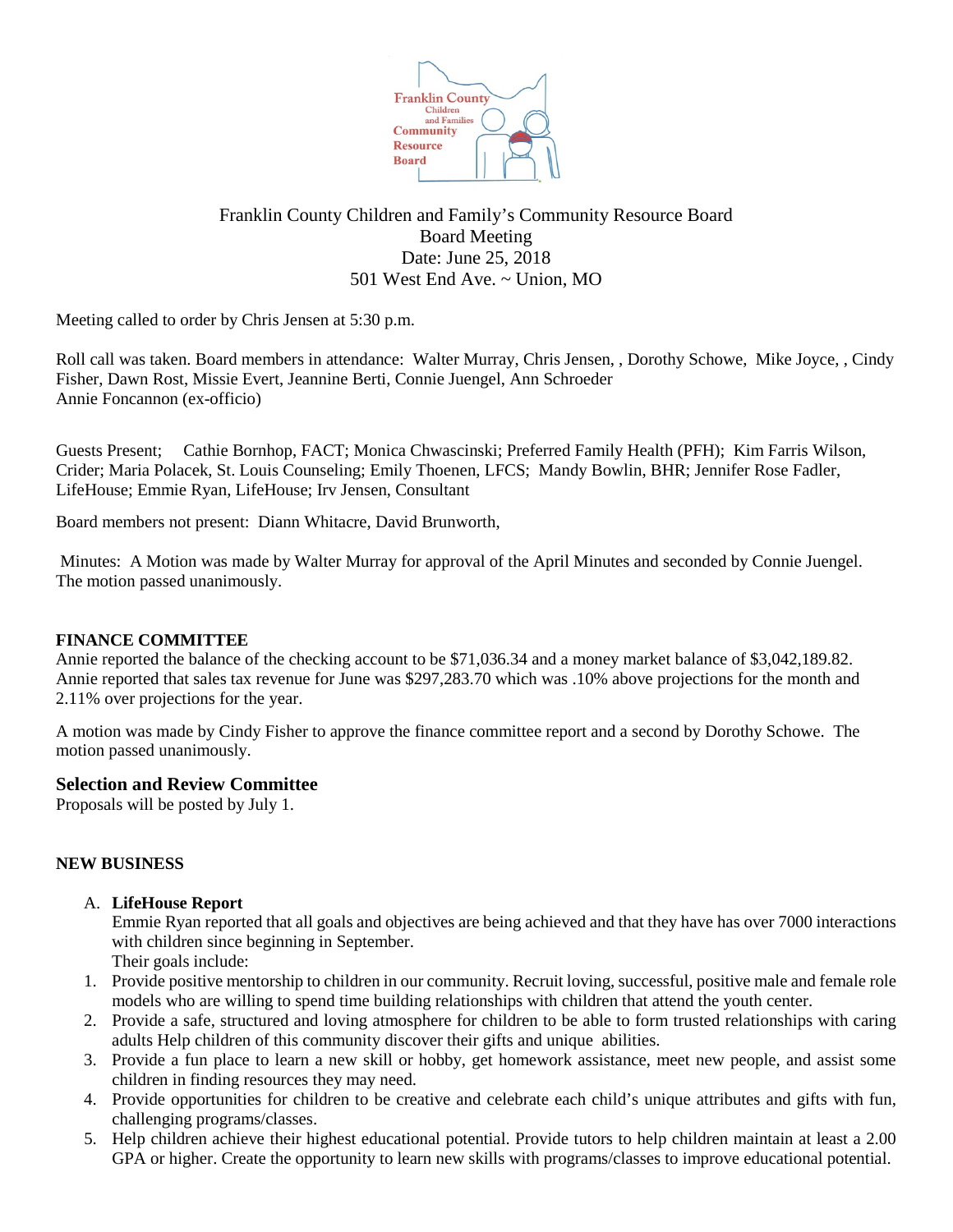- 6. Provide character building opportunities for children of this community. Provide an atmosphere of trust and for modeling good character. Allow children the opportunity to serve in our community and at the youth center.
- 7. Utilize the 40 developmental assets as a measuring tool for success. Complete a baseline assessment with all new children attending the youth center. Complete progress assessments annually to track improvements.

## B. **Leader in Me Request-New Haven**

Annie reported that New Haven requested their fee of \$5,950.00 be funded. The cap for each building for Leader in Me is \$41,250.00. A motion was made by Missy Evert to fund the fee of \$5950.00 and a second by Dorothy Schowe. The motion passed unanimously.

### **OLD BUSINESS**

## A. **Trauma Informed Community- Franklin County Cares Update and Request**

Emily Thoenen of Lutheran Family Services reported on the success and momentum of the Trauma Informed Initiative and the need for additional staff in order to implement the Trauma Aware program. LFCS currently has a contract for 50 units. They estimate that these will be used by August 2018 and LFCS will provide an additional 370 units of service starting in the fall school semester. They are requesting an additional \$34,000.00 to support the cost of one full-time equivalent staff member providing these services. The request is being made with the general consensus that a full position will be approved for funding in the 2019 cycle. A motion was made by Melissa Evert to fund this request of \$34,000.00. Mike Joyce seconded and the motion passed unanimously.

## B. **Needs Assessment Update**

Annie reported she is working with Cindy Barry on both the school assessments and agency assessments. They had sent out the school assessments at the end of the year. Annie reported she did not get as many back as hoped so will send out in the beginning of this school year but still receive them back in time to make funding decisions for next year. Annie has received the final agency assessment draft today from Cindy. Annie will be reviewing, finalizing and getting them out.

#### C. **Update from Irv Jensen**

Mr. Jensen reported that his role with the agencies will be varied. He assesses and identifies the main project areas that need to be addressed, formulates goals, objectives and makes them quantifiable. He is currently working with Lighthouse Youth Center on their marketing and sustainability. Right now working on their website that will be utilized as a fundraising, marketing, informational tool. They are looking for other grants and funding opportunities, deciding what will be profitable and workable for this agency. He has met with SafeKids numerous times. He has identified that at the present moment they are working on many projects/services but sees that they do not have a plan for each of these. Irv is working with them on formulating these plans. Irv has identified that the county is in need of workforce development programs. He is currently meeting with various groups and organizations discussing and making plans. He is forming a committee to work on this workforce development initiative.

## **Executive Director's Report**

Annie reported the Franklin County System of Care is working wonderfully. Annie reported that she received a letter from St. Charles commending on how well Franklin County System of Care is implemented, functioning and requested help with their SOC. A Representative will be coming to the August FC SOC. She is also working with a statewide System of Care Summit. The Homeless Task Force is celebrating its 2<sup>nd</sup> year, meeting regularly, housing, providing food, supplies, making future plans. Annie reported she is working with other agencies to field all of the Community Resource calls. She is working with Foundations for Franklin County, representatives from Homeless Task Force, Mercy and other agencies to address this issue with tools such as a searchable database with current numbers.

#### **Announcements**.